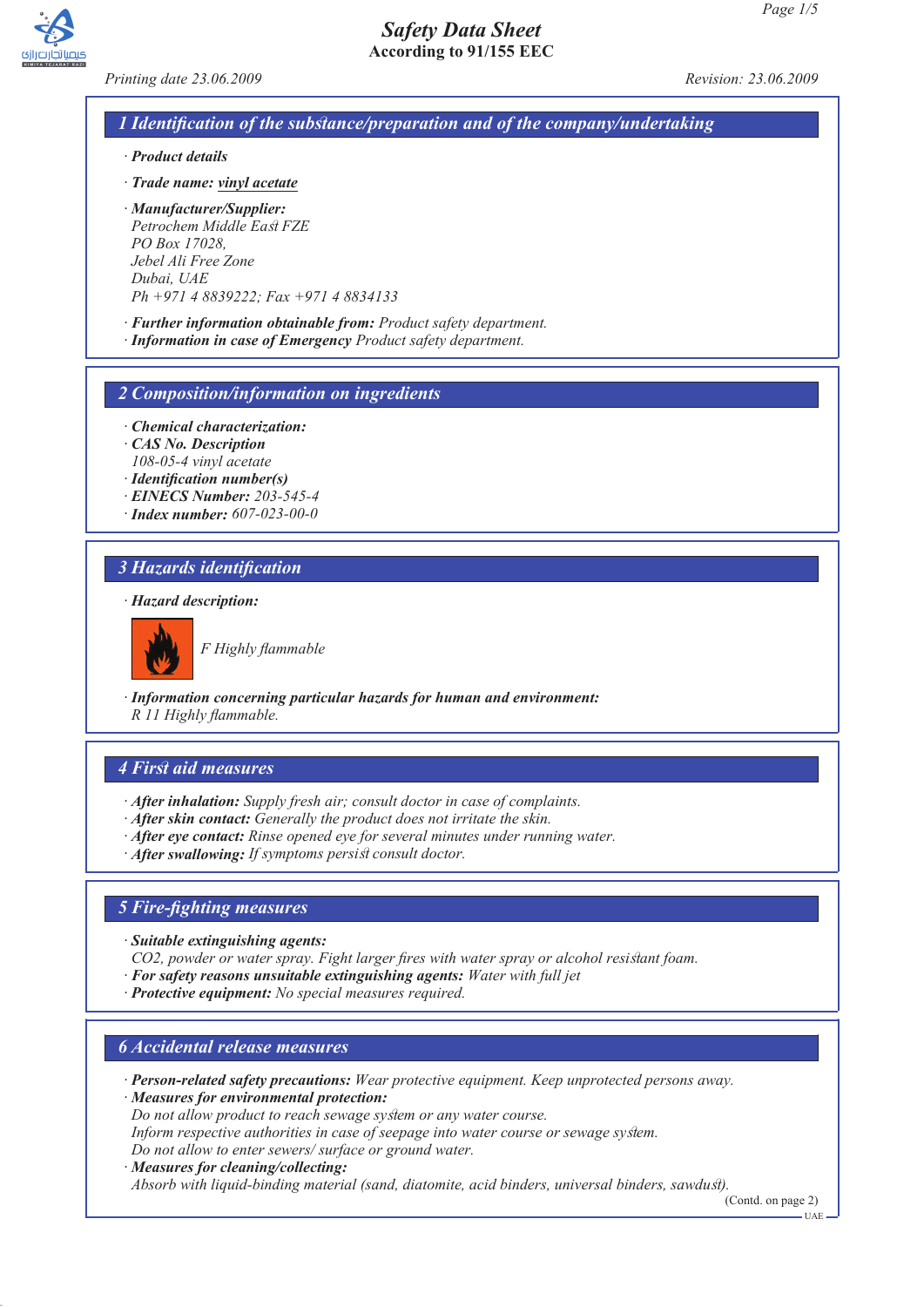*Printing date 23.06.2009 Revision: 23.06.2009*

*Trade name: vinyl acetate*

*Ensure adequate ventilation.*

(Contd. of page 1)

# *7 Handling and storage*

#### *· Handling:*

- *· Information for safe handling: Ensure good ventilation/exhaustion at the workplace. Prevent formation of aerosols.*
- *· Information about fire and explosion protection: Keep ignition sources away - Do not smoke. Protect against electrostatic charges.*

*· Storage:*

- *· Requirements to be met by storerooms and receptacles: Store in a cool location.*
- *· Information about storage in one common storage facility: Not required.*
- *· Further information about storage conditions: Keep container tightly sealed.*

*Store in cool, dry conditions in well sealed receptacles.*

#### *8 Exposure controls/personal protection*

*· Additional information about design of technical facilities: No further data; see item 7.*

*· Ingredients with limit values that require monitoring at the workplace:*

#### *108-05-4 vinyl acetate*

| REL (USA) Short-term value: $C 15*$ mg/m <sup>3</sup> , $C 4*$ ppm                                             |
|----------------------------------------------------------------------------------------------------------------|
|                                                                                                                |
|                                                                                                                |
| TLV (USA)<br>Short-term value: 53 mg/m <sup>3</sup> , 15 ppm<br>Long-term value: 35 mg/m <sup>3</sup> , 10 ppm |
|                                                                                                                |

*· Additional information: The lists valid during the making were used as basis.*

*· Personal protective equipment:*

- *· General protective and hygienic measures: Wash hands before breaks and at the end of work.*
- *· Respiratory protection:*

*In case of brief exposure or low pollution use respiratory filter device. In case of intensive or longer exposure use self-contained respiratory protective device.*

*· Protection of hands:*

*The glove material has to be impermeable and resistant to the product/ the substance/ the preparation. Due to missing tests no recommendation to the glove material can be given for the product/ the preparation/ the chemical mixture.*

*Selection of the glove material on consideration of the penetration times, rates of diffusion and the degradation*

*· Material of gloves*

*The selection of the suitable gloves does not only depend on the material, but also on further marks of quality and varies from manufacturer to manufacturer.*

*· Penetration time of glove material*

*The exact break through time has to be found out by the manufacturer of the protective gloves and has to be observed.*

*· Eye protection:*



*Tightly sealed goggles*

(Contd. on page 3)

UAE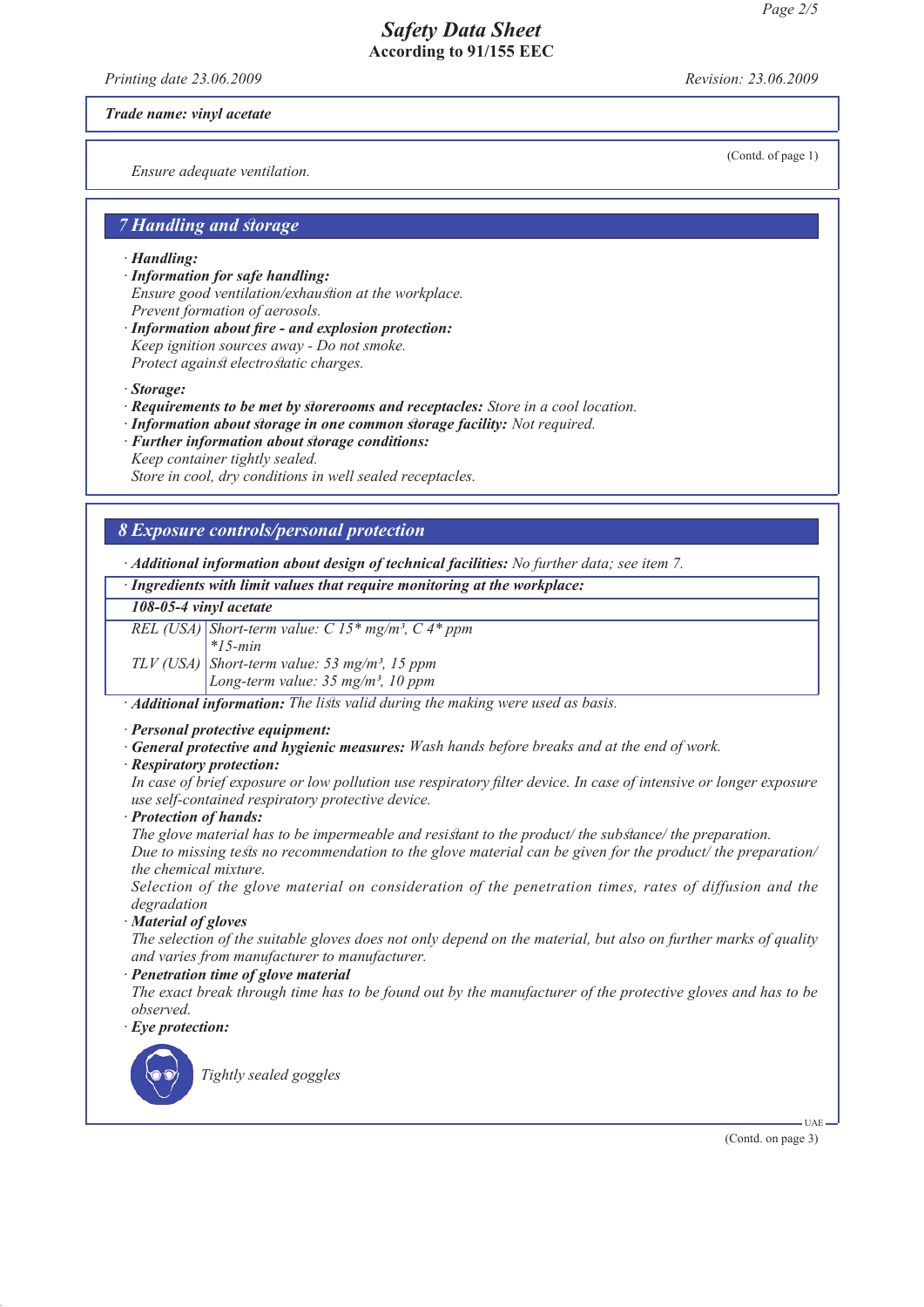*Printing date 23.06.2009 Revision: 23.06.2009*

#### *Trade name: vinyl acetate*

(Contd. of page 2)

| <b>9 Physical and chemical properties</b>                                                     |                                                                                                |  |  |
|-----------------------------------------------------------------------------------------------|------------------------------------------------------------------------------------------------|--|--|
| <b>General Information</b>                                                                    |                                                                                                |  |  |
| Form:                                                                                         | Fluid                                                                                          |  |  |
| Colour:                                                                                       | Colourless                                                                                     |  |  |
| Odour:                                                                                        | Sweetish                                                                                       |  |  |
| Change in condition                                                                           |                                                                                                |  |  |
| Melting point/Melting range: $-93.2$ °C<br><i>Boiling point/Boiling range:</i> $72^{\circ}$ C |                                                                                                |  |  |
|                                                                                               | $-8^{\circ}C$                                                                                  |  |  |
| · Flash point:                                                                                |                                                                                                |  |  |
| · Ignition temperature:                                                                       | $425^{\circ}C$                                                                                 |  |  |
| · Danger of explosion:                                                                        | Product is not explosive. However, formation of explosive air/vapour<br>mixtures are possible. |  |  |
| · Explosion limits:                                                                           |                                                                                                |  |  |
| Lower:                                                                                        | $2.6$ Vol %                                                                                    |  |  |
| <b>Upper:</b>                                                                                 | 13.4 Vol $\%$                                                                                  |  |  |
| $\cdot$ Vapour pressure at 20 $\degree$ C:                                                    | $111$ $hPa$                                                                                    |  |  |
| $\cdot$ Density at 20 $\mathrm{^{\circ}C:}$                                                   | $0.93$ g/cm <sup>3</sup>                                                                       |  |  |
| $\cdot$ Solubility in / Miscibility with<br>water at $20^{\circ}$ C:                          | 20 g/l                                                                                         |  |  |

### *10 Stability and reactivity*

*· Thermal decomposition / conditions to be avoided: No decomposition if used according to specifications.*

*· Dangerous reactions No dangerous reactions known.*

*· Dangerous decomposition products: No dangerous decomposition products known.*

# *11 Toxicological information*

*· Acute toxicity:*

*· LD/LC50 values relevant for classification:*

*Oral LD50 2920 mg/kg (rat)*

*Dermal LD50 2335 mg/kg (rabbit)*

- *· Primary irritant effect:*
- *· on the skin: No irritant effect.*
- *· on the eye: No irritating effect.*
- *· Sensitization: No sensitizing effects known.*

# *12 Ecological information*

*· General notes:*

*Water hazard class 2 (German Regulation) (Assessment by list): hazardous for water Do not allow product to reach ground water, water course or sewage system. Danger to drinking water if even small quantities leak into the ground.*

(Contd. on page 4)

 $H[A]$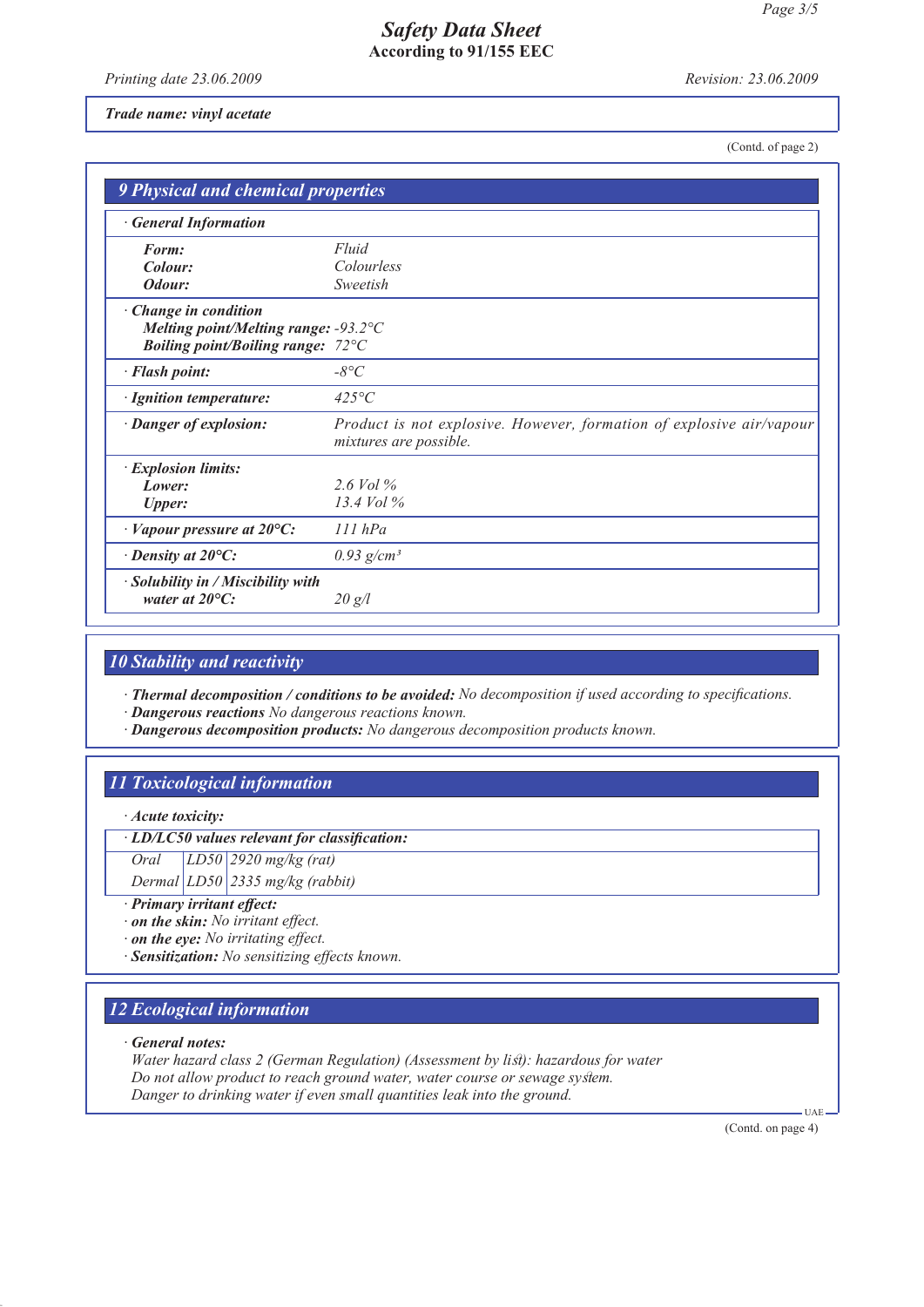*Printing date 23.06.2009 Revision: 23.06.2009*

*Trade name: vinyl acetate*

(Contd. of page 3)

# *13 Disposal considerations*

*· Product:*

*· Recommendation*

*Must not be disposed together with household garbage. Do not allow product to reach sewage system.*

- *· Uncleaned packaging:*
- *· Recommendation: Disposal must be made according to official regulations.*

### *14 Transport information*

*· Land transport ADR/RID (cross-border)*



| $\cdot$ ADR/RID class:             | 3 Flammable liquids. |
|------------------------------------|----------------------|
| · <b>Danger code (Kemler): 339</b> |                      |
| · UN-Number:                       | 1301                 |
| · Packaging group:                 | $^{\prime\prime}$    |

- *· Hazard label: 3*
- *· Description of goods: 1301 VINYL ACETATE, STABILIZED*

*· Maritime transport IMDG:*



| · IMDG Class:             |                                                   |
|---------------------------|---------------------------------------------------|
| · UN Number:              | 1301                                              |
| $\cdot$ Label             |                                                   |
| · Packaging group:        | Н                                                 |
| <b>EMS Number:</b>        | $F-E.S-D$                                         |
| $\cdot$ Marine pollutant: | No                                                |
|                           | · Proper shipping name: VINYL ACETATE, STABILIZED |
|                           |                                                   |

*· Air transport ICAO-TI and IATA-DGR:*



### *15 Regulatory information*

*· Labelling according to EU guidelines:*

*The product has been classified and marked in accordance with EU Directives / Ordinance on Hazardous Materials.*

(Contd. on page 5)  $-<sub>UAE</sub>$